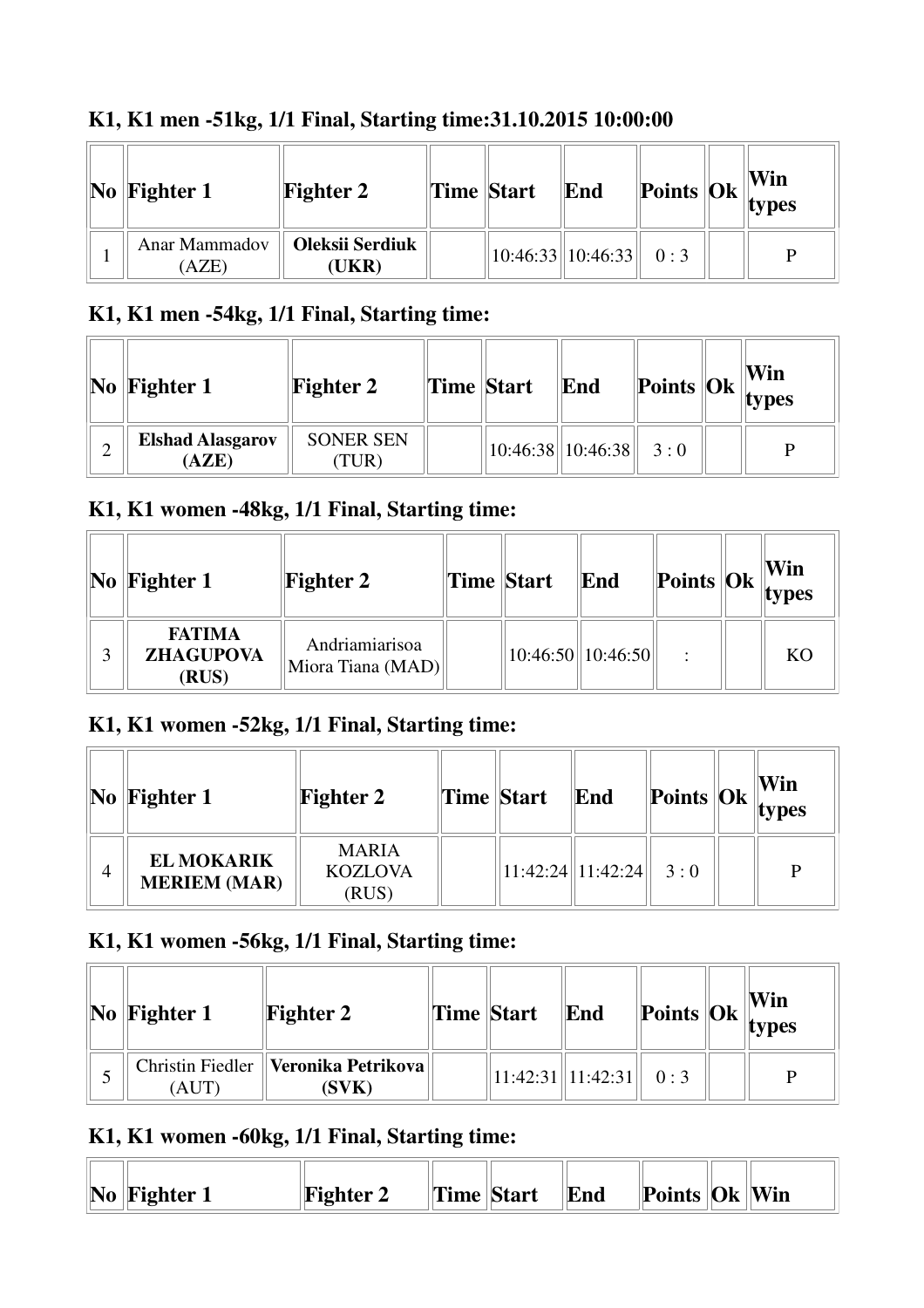|                                     |      |  |                          |  | types |
|-------------------------------------|------|--|--------------------------|--|-------|
| MARIJA MALENICA NILI BLOCK<br>(CRO) | ISR) |  | 12:17:36  12:17:36   1:2 |  |       |

## **K1, K1 women -65kg, 1/1 Final, Starting time:**

| $\vert$ No $\vert$ Fighter 1 | <b>Fighter 2</b>              | Time Start | End                           |  | Win<br>$\frac{1}{2}$ Points Ok types |
|------------------------------|-------------------------------|------------|-------------------------------|--|--------------------------------------|
| Veronika Cmarova   <br>(SVK) | <b>Teodora Manic</b><br>(SRB) |            | $12:17:49$   12:17:49   0 : 3 |  | D                                    |

### **K1, K1 women -70kg, 1/1 Final, Starting time:**

| $\vert$ No $\vert$ Fighter 1                  | <b>Fighter 2</b> | Time Start | End                           | $\left\Vert \text{Points} \right\Vert_{\text{types}}^{\text{V}}$ | Win |
|-----------------------------------------------|------------------|------------|-------------------------------|------------------------------------------------------------------|-----|
| Aleksandra Krstic    Lucie Mlejnkova<br>(SRB) |                  |            | $12:42:13$   12:42:13   3 : 0 |                                                                  | D   |

### **K1, K1 women +70kg, 1/1 Final, Starting time:**

| $\vert\mathbf{No}\vert\mathbf{Figure 1}$ | <b>Fighter 2</b>                                  | Time Start | End                           | $\frac{1}{2}$ Points $\frac{1}{2}$ Ok $\frac{1}{2}$ Lypes |   |
|------------------------------------------|---------------------------------------------------|------------|-------------------------------|-----------------------------------------------------------|---|
| (SRB)                                    | Tamara Basic    <b>PAULINA BIEÃ,</b> ,† <br>(POL) |            | $12:42:23$   12:42:23   0 : 3 |                                                           | D |

### **K1, K1 men -57kg, 1/1 Final, Starting time:**

| $\vert$ No $\vert$ Fighter 1          | <b>Fighter 2</b> | <b>Time Start</b> | End                         | $\  \textbf{Points} \ \textbf{Ok}\ _{\textbf{types}}$ | Win |
|---------------------------------------|------------------|-------------------|-----------------------------|-------------------------------------------------------|-----|
| <b>BAKHTIJAR</b>                      | <b>PAWEL</b>     |                   |                             |                                                       |     |
| MUKHAMEDZIANOV  STAPNIEWSKI <br>(RUS) | (POL)            |                   | $12:43:10$   12:43:10   3:0 |                                                       | KО  |

## **K1, K1 men -60kg, 1/1 Final, Starting time:**

| $\bf{No}$   Fighter 1                                     | <b>Fighter 2</b> | Time Start | End                         |  | Win<br>$\ $ Points $\ $ Ok $\ $ types |
|-----------------------------------------------------------|------------------|------------|-----------------------------|--|---------------------------------------|
| <b>CHINGISKHAN</b><br><b>TLEMISSOV (KAZ)</b> RUSTAM (KGZ) | <b>IBRAGIMOV</b> |            | $14:55:07$   14:55:07   3:0 |  |                                       |